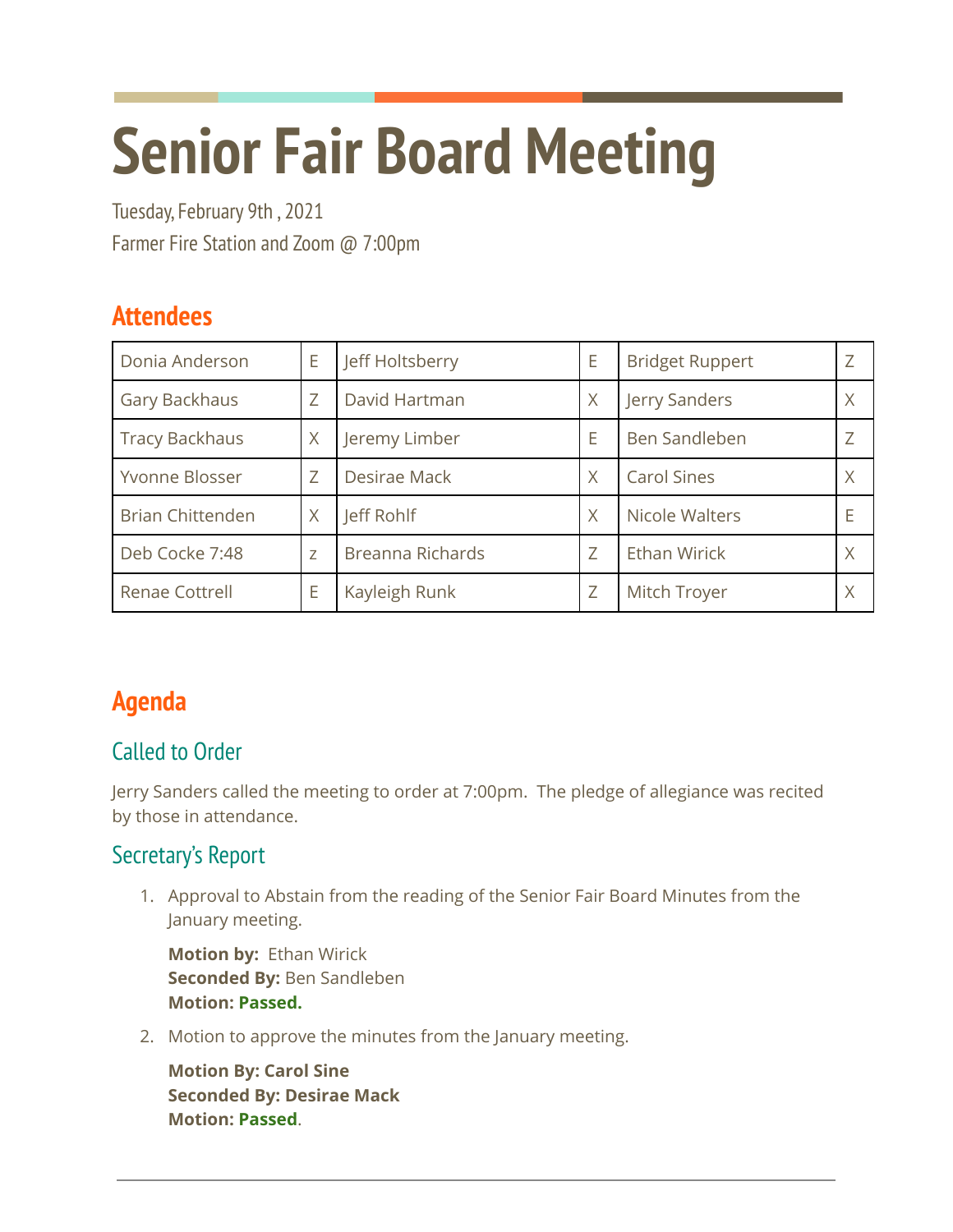#### Financial Report

- 1. **Motion By: Ethan Wirick-** Pay the month of February bills. **Seconded By: Brian Chittenden** Motion **Passed**.
- 2. **Motion By: Carol Sines-** Approve the treasures report as reported. **Seconded By: Desirae Mack** Motion **Passed.**
- 3. **Motion By: Seconded By:** Motion **Passed**.

#### Correspondence:

1. Letter from Big O Amusements

#### Guests:

- 1. Teresa Johnson (Zoom)
	- a. Registration for 4H is on the website.
	- b. Need the multipurpose building reserved for the May 27th from 6-9 for QA
	- c. New horse QA online link
	- d. Market books are posted online
- 2. Sheriff's Office (Dana)-Nothing to report (Zoom)

#### Committees:

- 1. Concessions- New food vender reached out and will be sending a contract
- 2. Campground- a map is being made and everything is being checked with larrys notes
- 3. E-Board- Committee list is finalized, the commissioners are thinking about wanting to put money into a new ag hall, worked on the township list, and talked about doing a day for front line workers.

4.

#### Old Business

- 1. Start looking for a memorial idea to do on the grounds.
- 2. Jeremy is working with Ayersville Electrical company for a memorial for Larry.
- 3. We need to think of some ideas for fundraisers and packages for sponsors.
- 4. Someone thought they might know some people interested in cleaning restrooms.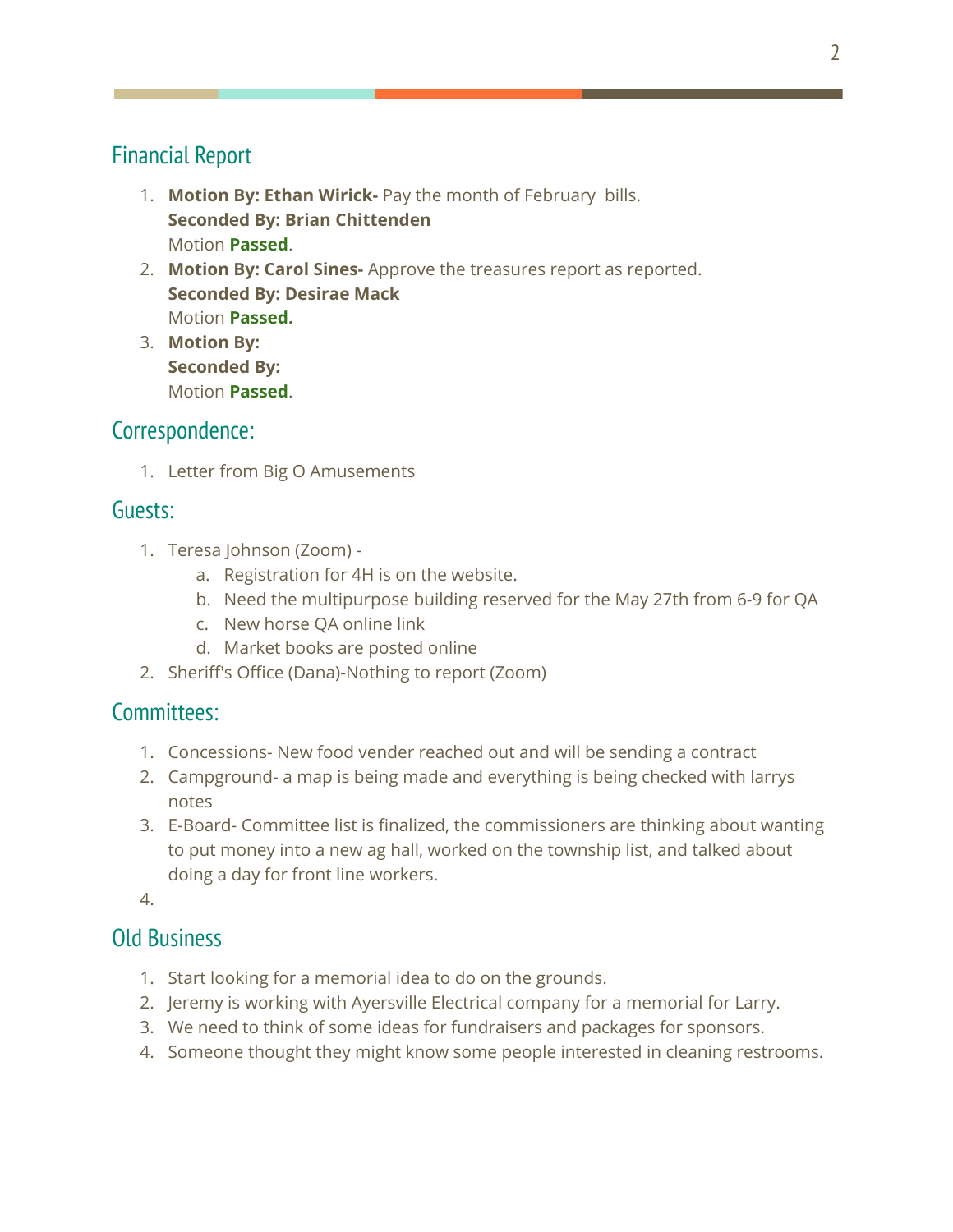#### New Business

- 1. Wireless cameras came in that we ordered for the old beef barn.
- 2. Need to find someone to clean multipurpose building after weddings and events.
- 3. Hog sale at the fairgrounds April 9th-10th 24 hour period, they will make sure everything is being ran by covid rules in the multipurpose building
- 4. **Motion By: Carol Sines-** To rent the Multipurpose building out to the group of hog breeders for a hog sale. We will charge the group 500.00 with a 50.00 deposit back after they clean. **Seconded By: Ethan Wirick-**

Motion **Passed**.

- 5. **Motion By: Breanna Richard-** To set the rain dates for harness racing to August 28th at 10:00 AM **Seconded By: Carol Sines** Motion **Passed**.
- 6. **Motion By: Ethan Wirick-** To approve the dates for the open horse show May 1st and 31st, June 26th and 27th, July 31st, September 4th, and September 25th. **Seconded By: Brian Chittenden** Motion **Passed**.
- 7. **Motion By: Seconded By:** Motion **Passed**.
- 8. **Motion By: Seconded By:** Motion **Passed**.

#### Motion to Adjourn

1. **Motion By: Ethan Wirick -** Adjourn the meeting. **Seconded By: Tracey Backhaus** Motion **Passed.**

# **Notes**

- Work on getting sponsors!
- We need to start thinking of what we want to bring to the 2021 fair

# **Action Items**

1. Please submit ANY photos or information (with placement specification) for our website to Defiancecountyfair@gmail.com